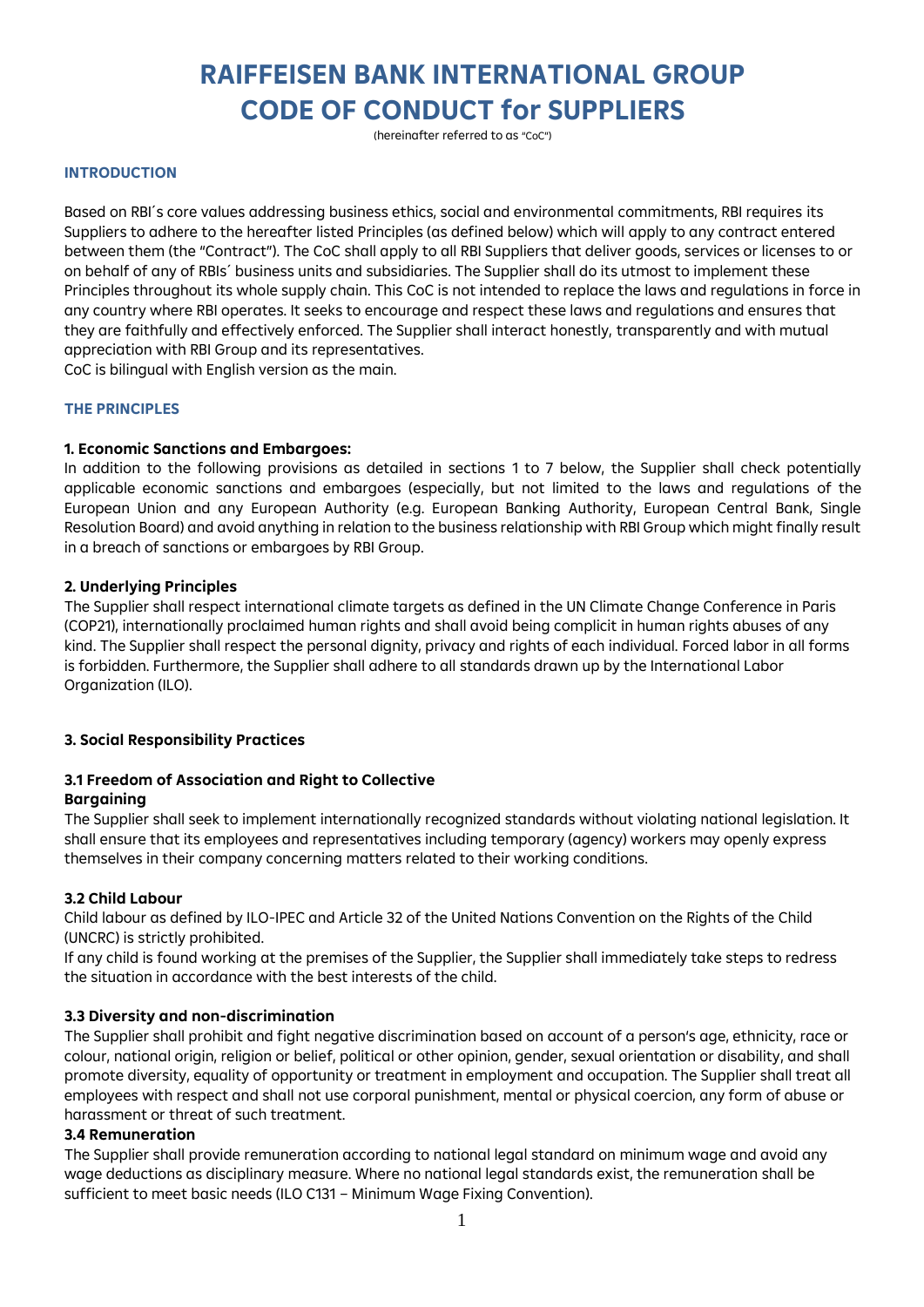## **3.5 Working Hours**

Working hours, including overtime, shall comply with applicable local laws. Where no national legal standards exist, ILO standards shall apply.

## **3.6 Occupational Health and Safety**

The Supplier shall provide its workers with a safe and healthy workplace and should implement effective programs to – where necessary – improve the working environment. The Supplier shall do its utmost to control hazards and take necessary precautionary measures against accidents and occupational diseases. The Supplier is encouraged to implement a Health & Safety Management System based on international standards such as OHSAS 18001 or similar.

## **4. Environmental Responsibility Practices**

## **4.1 Environmental Protection**

The Supplier shall act in accordance with relevant local and internationally recognized environmental standards and applicable local laws, whereby the highest standard shall be applied especially including ROHS (Restriction of Hazardous Substances) and WEEE (Waste from Electrical and Electronic Equipment). The Supplier shall minimize its environmental impact and should implement measures contributing to the protection of the environment. RBI expects the Supplier to follow the rules of circular economy during the whole product life cycle: conception, development, production, transport, use and disposal and/or recycling. The Supplier shall minimize or strive to avoid hazardous air emissions, energy consumption and CO2 emissions. In particular, the Supplier shall develop products and services that feature low energy consumption and CO2 emission reduction during the whole life cycle.

## **4.2 Waste- and Resource-Management**

The Supplier shall limit the use of materials and resources when sourcing or producing goods in order to minimize its environmental impact.

The Supplier is encouraged to track the source of conflict minerals, to promote transparency along its own supply chain and to put in place measures for this purpose. The use of rare resources shall be limited or avoided where possible. The waste produced by all its activities shall be identified, monitored and managed. The Supplier shall strive to reduce the waste. Waste treatment shall be in accordance with applicable environmental laws.

## **5. Business Integrity**

## **5.1 Anti-Corruption and Financial Crime Principles**

The Supplier shall refrain from any form of corruption or financial crime actions that could potentially be construed as such. The Supplier shall be aware any applicable laws (especially, but not limited to the US Foreign Corrupt Practices Act, the UK Bribery Act) and avoid anything in relation to the business relationship with RBI Group which might finally result in a breach of law by RBI Group.

Any potential or existing conflict of interest (e.g. close relationship, supplementary job) between supplier/ supplier employees and RBI must be disclosed immediately to RBI via the established communication channels.

The Supplier may not offer, promise or grant illegal benefits to national or international public officials or decisionmakers operating in the private sector including but not limited to bank representatives in order to achieve a preferential treatment or favorable decision; same applies when dealing with donations, gifts or invitations to business meals and events.

The Supplier may not allow itself to be promised or offered advantages and shall not accept the same if this may or shall create the appearance to the party bestowing the advantages that it can thus be influenced in business decisions. Likewise, the Supplier may not request advantages.

In order to ensure compliance with the Code for the duration of the Contract, Supplier shall provide on demand and at all time to RBI all elements requested to establish such compliance, and shall inform RBI, without delay, when it knows or has reason to know, of any failure to comply with the Rules by itself or any Third Party, as well as the corrective measures adopted to ensure compliance with the Rules.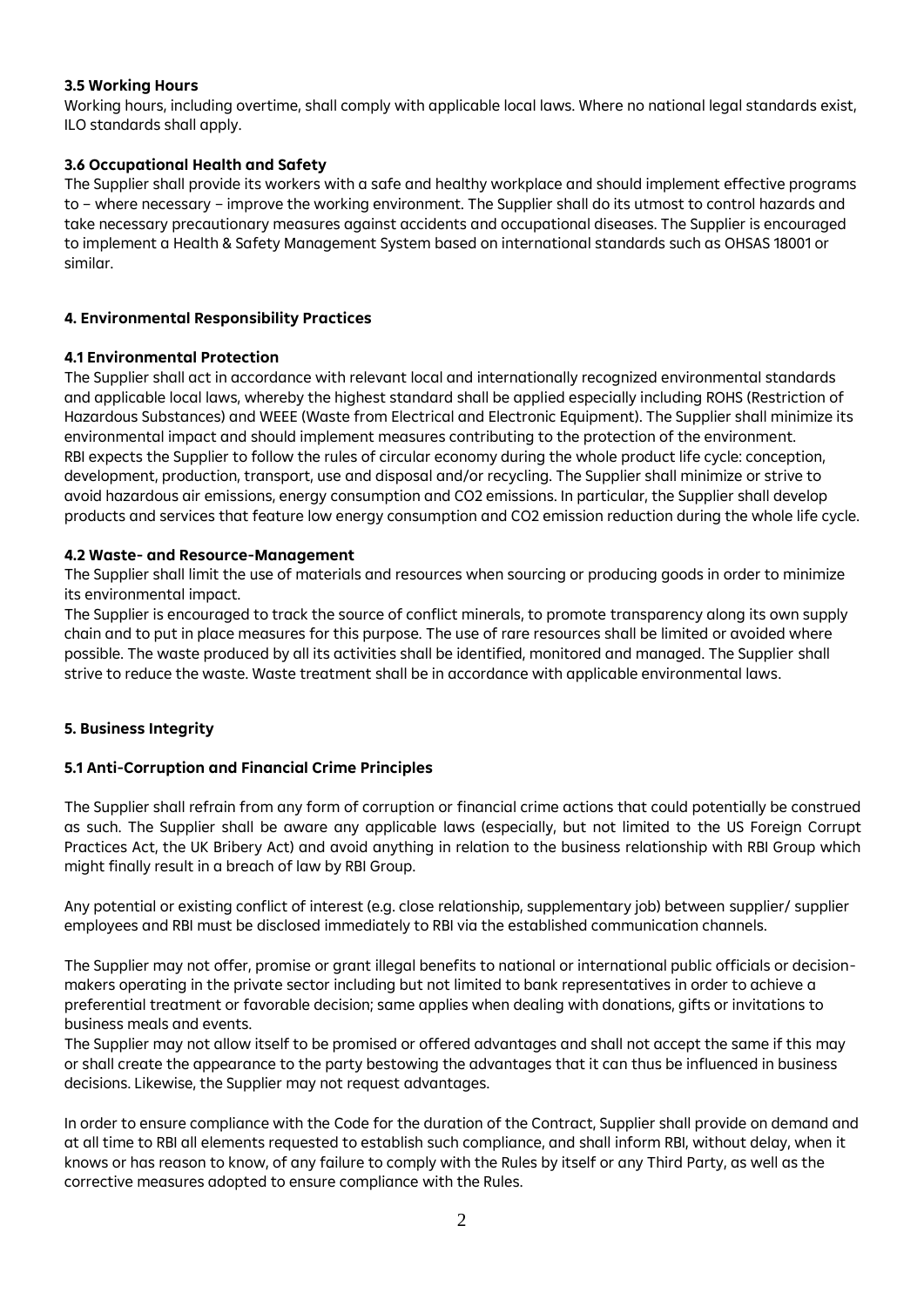A material non-compliance with the Rules may trigger a termination right of the Contract in accordance with its provisions.

## **5.2 Free Competition Principle**

The Supplier shall respect the rules of free and fair competition in all business relation, in particular not act against any competition and/or antitrust law. The Supplier does not take part in any collusive conduct, does not exchange or disclose any information with any third party related to any planned, running or pending procurement of RBI Group.

# **5.3 Sponsorship Principle**

All sponsoring measures by the Supplier must be in accordance with applicable local (national) legislation.

# **5.4 Political Contributions Principle**

The Supplier shall only donate money or grant any monetary benefits to any political party within regulation by local (national) law and in compliance with the local (national) law.

# **5.5 Anti Money Laundering and Counter Terrorist-Financing Principle**

Raiffeisen Bank International is committed to fully comply with all applicable EU directives and local (national) legislation. We reject doing business in a way that assists or facilitates tax evasion by our Suppliers or other third parties. We consider our Suppliers as an important pillar in our money laundering prevention and counter terroristfinancing efforts and expect as such that the Supplier shall take all measures to prevent money laundering and terrorist financing within its sphere of influence. For Suppliers that are legally obligated to implement such policies and procedures, the Supplier shall do so in full and adhere to such laws as amended from time to time.

# **5.6 Intellectual Property, Data Security and Data Protection**

The Supplier shall comply with the Non-Disclosure Agreement (or similar) concluded with RBI-Group-Members and adhere to all applicable intellectual property and data protection laws and all specific data protection and security requirements agreed to in the Contract.

# **6. Sub-contracting**

Supplier shall with best effort try to bind its contractors and/or subcontractors (hereinafter referred to as "Subcontractors") to the Principles of this CoC insofar as they are involved in substantial provisioning deliverables under the Contract. The Supplier shall with best efforts refrain from unreasonable usage of sub- contractors or any third parties for services under the Contract to evade applicable legal requirements and any of the standards set in the CoC.

The Supplier shall ensure that its suppliers undertake to:

- Promote and ensure compliance with the principles of this CoC by their suppliers and subcontractors

- Implement a monitoring system enabling them to prevent and deal with any risk having an environmental and/or social impact across the whole supply chain.

# **7. Compliance, Monitoring and Audits**

It is recommended, that the Supplier appoints a responsible person with the necessary mandate and resources to implement and follow up provisions of this CoC (including, e.g. ensuring that its employees understand and comply with these standards and monitoring its operation regularly to ensure compliance with the Code.)

RBI (namely, direct contractual Party of the Supplier) might audit the Supplier's and in some cases subcontractors' compliance with the CoC and the information given by the Supplier. If the Supplier or subcontractors are in breach of the CoC, RBI (namely, direct contractual Party of the Supplier) will initiate a dialogue and is entitled to require an implementation plan for improvements that will bring the Supplier and/or subcontractor back into full compliance with the CoC.

A material non-compliance with the principles of the Code by the Supplier may trigger a termination right of the Contract in accordance with its provisions, initiated by direct contractual Party of the Supplier.

The Supplier is solely responsible for any expenses incurred for complying with the CoC.